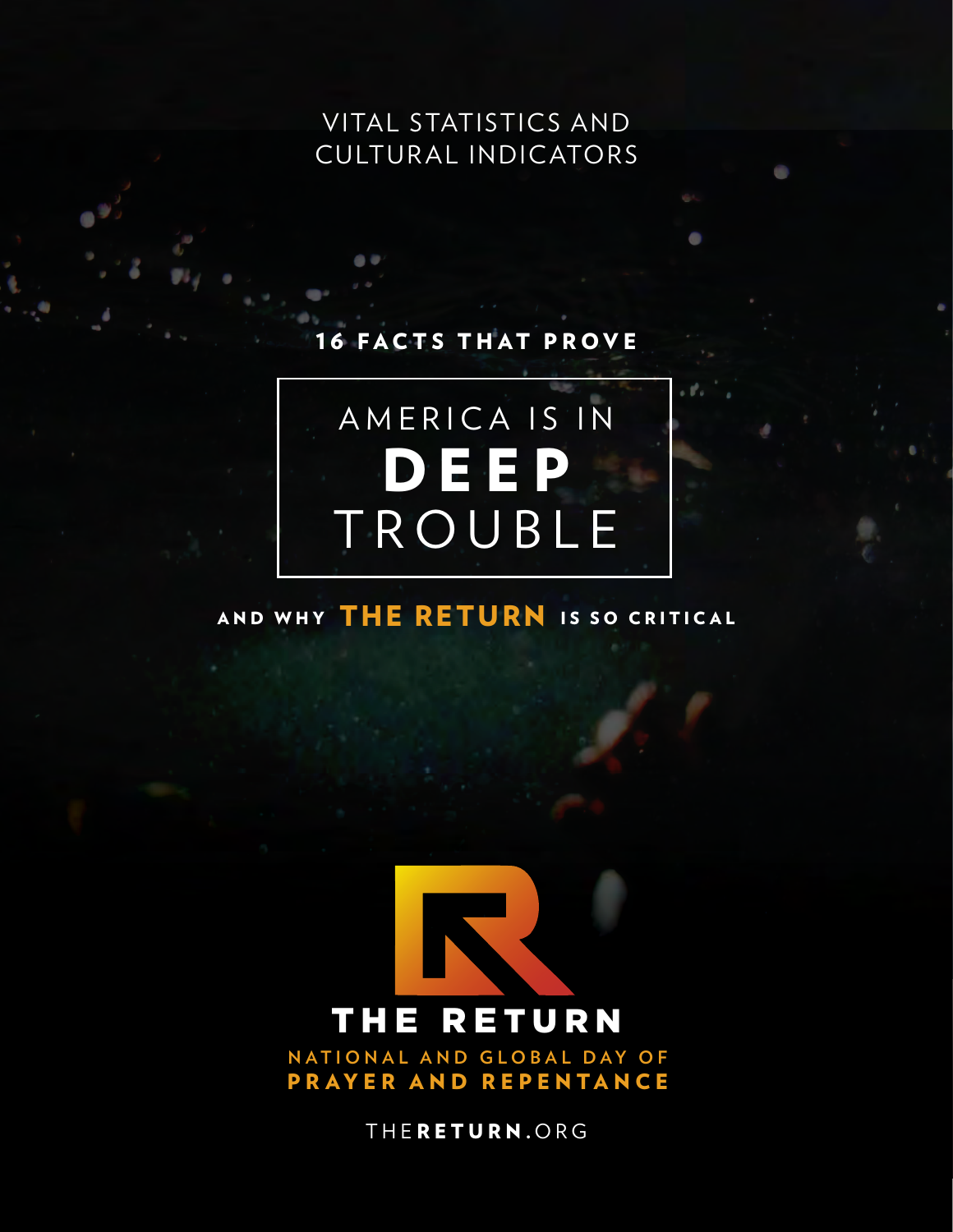# IS THIS THE GENERATION THAT IS GOING TO WITNESS THE END OF AMERICA?

If our country stays on the path that it is currently on, it is very difficult to see how we are possibly going to make it. Throughout human history every great society has eventually entered a period of decline, and sadly that is happening to us as well. Our hope is that we can wake the American people up while there is still time, and that we can return to the values and the principles that this nation was originally founded upon.

## WE HAVE A WINDOW OF TIME WHICH WE MAY NEVER HAVE AGAIN.

Most of us don't want to look at the negative while the markets are up but this gives us a false sense of security to what is really happening in our nation.

## REASONS FOR SOWING INTO THE RETURN:

- THE RETURN can affect all things from the political, cultural, spiritual, and every other realm
- $\rightarrow$  It can change the course of the nation and literally of the world
- $\rightarrow$  It can transform the course of every ministry, the Gospel in America, and around the world
- $\rightarrow$  This is the root from which can come fruit beyond our fathoming
- All funds given for THE RETURN will go directly for it and for nothing else. Donations are going through the National Christian Foundation/THE RETURN FUND
- $\rightarrow$  There is no large organization of funding behind it—it is dependent on God moving upon His people. You can be part of something that can truly change history for the Lord
- $\rightarrow$  If your burden is for America, for the future, for the next generation, for salvation, for revival, for the world, we believe that God will surely bless you over and above what you can bless!
- $\rightarrow$  But most of all, you'll be sowing to the most important cause you can ever sow into, that which will last beyond all things and is forever!

"I know your works. You have the reputation of being alive, but you are dead. Wake up, and strengthen what remains and is about to die, for I have not found your works complete in the sight of my God. Remember, then, what you received and heard. Keep it, and repent. If you will not wake up, I will come like a thief, and you will not know at what hour I will come against you." (REVELATION 3:1-3)

#### Why THE RETURN is so critical now at this time:

- $\rightarrow$  The course that America (and much of the world) is on
- $\rightarrow$  The upcoming election
- $\rightarrow$  The shaking of the Covid-19 virus
- $\rightarrow$  Mob rule, with lawlessness in our streets
- $\rightarrow$  The need for world revival, and without it America and its future is lost.

#### THE RETURN is for believers of every background,

denomination, and land. It includes such leaders as:

Pat Robertson ◆ Dr. James Dobson ◆ Anne Graham Lotz ◆ Alveda King ◆ Marcus Lamb ◆ Bishop Harry Jackson ◆ Gordon Robertson ◆ Pastor Robert Morris ◆ Carter Conlon ◆ Michele Bachmann ◆ Steve Strang ◆ Pierre Bynum ◆ Dick Simmons, and many, many more.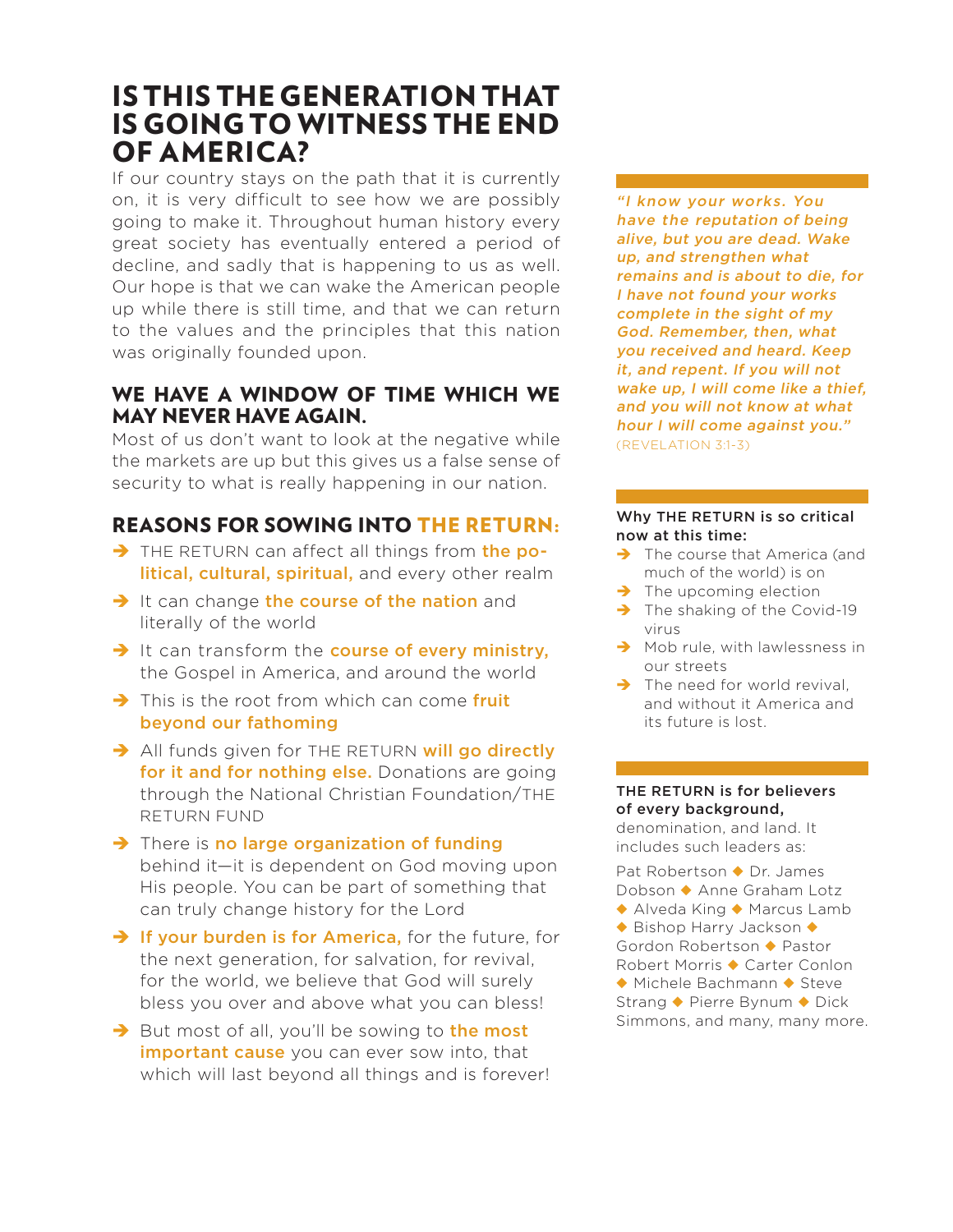## BELOW ARE 16 FACTS THAT PROVE AMERICA IS IN DEEP, DEEP TROUBLE.

When Ronald Reagan won his first election, the **U.S. NATIONAL DEBT** was less than one When Ronald Reagan won his first election,<br>the **U.S. NATIONAL DEBT** was less than one<br>trillion dollars. When Barack Obama entered the White House it was sitting at \$10.6 trillion, when the Republicans took control of the House of Representatives in 2010 it was about \$14 trillion, and now we have nearly reached the \$25 trillion mark. We have been stealing money from our children and our grandchildren at the rate of more than \$100 million an hour, and yet most Americans don't seem to care that we are rapidly bankrupting our nation.

In 1956, approximately 5 percent of all babies in the United States were born to unmarried mothers. Today, things have obviously changed tremendously. 2008 was the very first year in United States history when 40 percent of all babies were born to **UNMARRIED MOTHERS**, and we have now stayed at that level for eight straight years. 2

In the early 1970s, well over 60 percent of all Americans were considered to be **"MIDDLE CLASS"**, but in 2015 that number dipped below 50 percent for the first time ever. 3

In 2001, nearly 16 million Americans could not **AFFORD THE HOMES** that they were currently living in, but by 2015 that number had more than doubled. 4

Our system of **PUBLIC EDUCATION** is a complete mess. A study of Millennials in 22 major industrialized nations conducted by the Educational Testing Service found that only two countries were worse when it comes to literacy proficiency, and we were dead last when it comes to math. 5

In the early 1970s, 70 percent of all men in the United States from the age of 20 to the In the early 1970s, 70 percent of all men in<br>the United States from the age of 20 to the<br>age of 39 were married, but today that number has fallen to just 35 percent. Instead of getting married and starting families, a lot of our **YOUNG MEN** are still living at home with their parents. Today, 35 percent of all young men from the age of 21 to the age of 30 "are living at home with their parents or a close relative."



#### **UNMARRIED MOTHERS**



## **MARRIED MEN** (20-39) **70**% **1970s**

**2020**

**35**%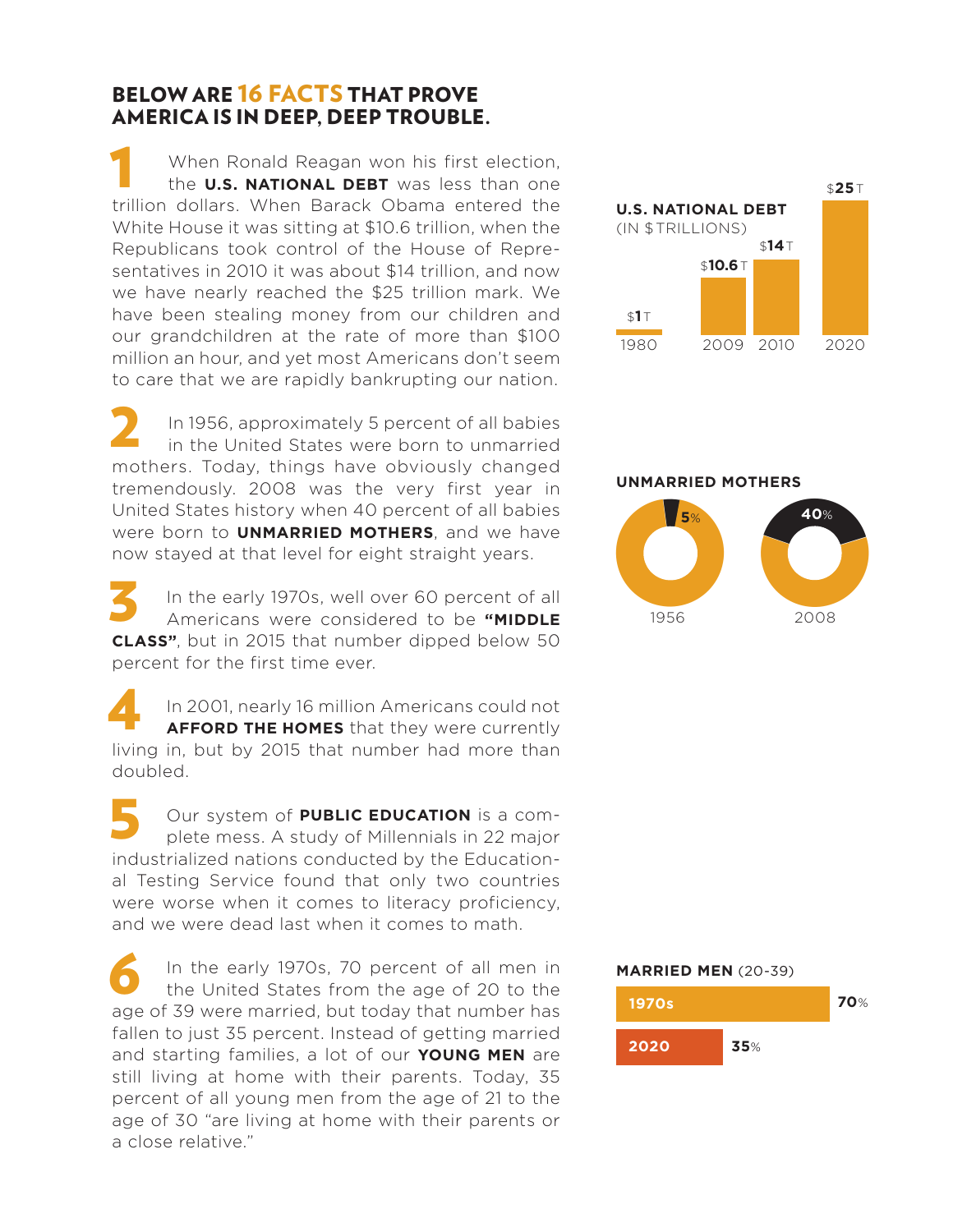Many Americans don't realize this, but the United States has the highest rate of illegal Many Americans don't realize this, but the<br>United States has the highest rate of illegal<br>drug use on the entire planet. But we actually have an even bigger problem with legal **DRUGS**. According to a study conducted by the Mayo Clinic, nearly 70 percent of all Americans are on at least one prescription drug, and an astounding 20 percent of all Americans are on at least five prescription drugs.

According to the CDC, 110 million Americans currently have a **SEXUALLY TRANSMITTED D** According to the CDC, 110 million Americans<br>
currently have a **SEXUALLY TRANSMITTED**<br> **DISEASE**, and there are approximately 20 million new STD cases in the United States every single year.

Thanks to decades of unchecked illegal immigration, membership in criminal **GANGS** has absolutely exploded all over the country. Today there are 150,000 gang members living in the city of Chicago alone, and they outnumber the police by more than a 10 to 1 margin. 9

Today there are more than 4 million **ADULT WEBSITES** on the Internet, and they get more traffic than Netflix, Amazon and Today there are more than 4 million ADULI<br> **The WEBSITES** on the Internet, and they get<br>
more traffic than Netflix, Amazon and<br>
Twitter combined. Addiction to these websites has become a major national crisis, and yet very little is being done. One major survey found that 64 percent of all Christian men in America view "adult material" at least once a month, and a different major survey found that 68 percent of all Christian men in America view "adult material" on a "regular basis".

When a federal income tax was introduced in 1913, it was fairly simple and most The When a federal income tax was introduced<br>
in 1913, it was fairly simple and most<br>
taxpayers were taxed at a rate of just one percent. Today, the **TAX CODE** is more than 2 million words long and the regulations are more than 7 million words long.

Our **GOVERNMENT** continues to **WASTE** money in absolutely insane ways. For 12 Our GOVERNMENT continues to WASTE<br>
money in absolutely insane ways. For<br>
example, the U.S. military actually spends 42 million dollars a year on Viagra.

### TOTAL U.S. POPULATION: 308M



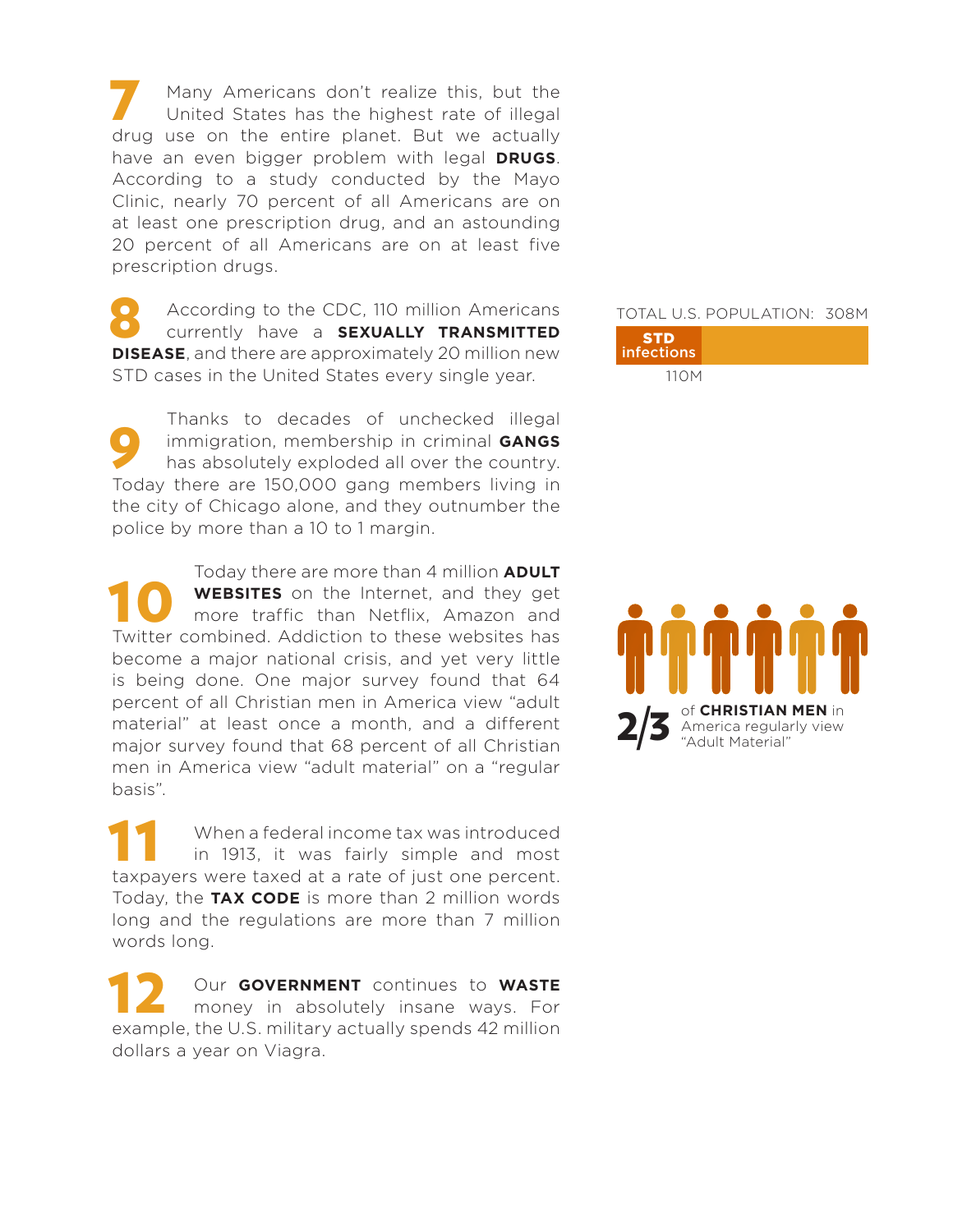We are an extremely, extremely **UNHAPPY** nation. If you can believe it, doctors in THE We are an extremely, extremely UNHAPPY<br>
nation. If you can believe it, doctors in<br>
the United States write more than 250 million prescriptions for antidepressants each year.

In 2007, 54 percent of all Americans were opposed to **GAY MARRIAGE** and only 37 In 2007, 54 percent of all Americans were<br>
opposed to **GAY MARRIAGE** and only 37<br>
percent wanted it to be legalized. Today, 62 percent of all Americans support gay marriage and only 32 percent are still against it.

The average rate of **ECONOMIC GROWTH** over the past 10 years has been exactly The average rate of **ECONOMIC GROWTH**<br>over the past 10 years has been exactly<br>equal to the average rate that the U.S. economy grew during the 1930s. We were stunned when we discovered that the U.S. economy had only grown at an average yearly rateof just 1.33 percent over the past 10 years, and that is the exact same average yearly rate that the U.S. economy grew during the decade of the 1930s.

Since Roe v. Wade was decided in 1973, nearly 60 million American children have Since Roe v. Wade was decided in 1973, nearly 60 million American children have been murdered in America's **ABORTION** mills. Sadly, the number of children that are aborted each day in this country is roughly equal to the number of Americans that lost their lives on 9/11.

#### **LEGALIZED GAY MARRIAGE**





### SUMMARY:

We are in a critical time in America. We have been warned. God in His mercy has afforded us a time of reprieve to turn and repent for our land to be spared from destruction, its' a Nineveh moment! The Return is a chance for America, 40 days prior to our next election, to turn back to God, just like Nineveh. The Return is the gathering to spark a movement to gather, fast, pray, and repent for our wickedness!